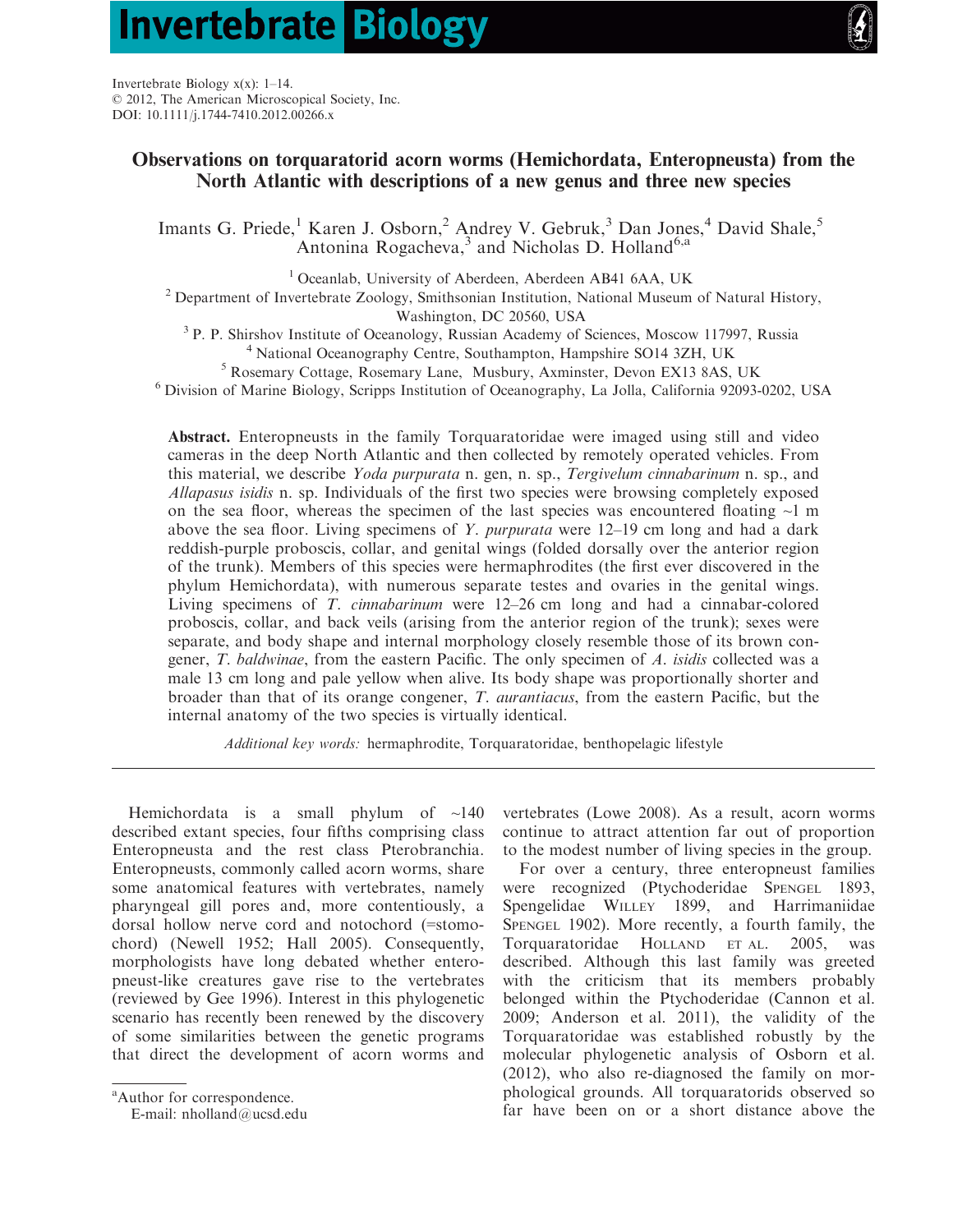deep-sea floor at depths between ~1.6 and 8.8 km (Smith et al. 2005; Osborn et al. 2012). Moreover, most (and possibly all) torquaratorids, in spite of their morphological diversity, are capable of floating in the water column from one benthic foraging site to the next. While deposit feeding, the worms typically crawl slowly, completely exposed on the bottom while leaving behind a more or less continuous trail of feces (a convenient marker of their feeding path). The only known exception is one species that can spend part of the time in shallow burrows (Holland et al. 2012).

Although still and video images have revealed well over a dozen kinds of torquaratorids on the deep-sea floor or floating a short distance above it, relatively few of these worms have been collected, and only three have been formally described. These three, all from the Pacific Ocean, are Torquarator bullocki HOLLAND ET AL. 2005, Tergivelum baldwinae HOLLAND ET AL. 2009, and Allapasus aurantiacus HOLLAND ET AL. 2012. This article concerns three additional torquaratorids, all collected from the deep North Atlantic, that the molecular phylogenetic study of Osborn et al. (2012) gave the following designations: genus A species 1, Tergivelum species 1, and genus D species 2. Our purpose here is to describe the morphology and biology of these three North Atlantic torquaratorids and to formally describe them. One of these worms is especially interesting because it is the first hermaphroditic species ever demonstrated in the phylum Hemichordata.

#### Methods

In the summer of 2003, manned Mir I and Mir II submersibles with their support ship, the R/V Akademik Mstislav Keldysh, explored the northern transform fault valley in the northwest sector of the Charlie-Gibbs Fracture Zone, which traverses the Mid-Atlantic ridge and runs approximately east-west at  $\sim$ 52°N (Fig. 1, dashed line). Still photographs made at that time showed enteropneusts fully exposed on the deep-sea floor. In the following year, the remotely operated vehicles (ROVs) Aglantha and Bathysaurus supported by the R/V G.O. Sars investigated wider areas of the Northern Mid-Atlantic Ridge (Wenneck et al. 2008) and obtained still photographs as well as video recordings of epibenthic enteropneusts. In June 2009, the ROV Isis supported by the RRS James Cook (cruise 36) made video recordings of several more deep-living enteropneusts. However, it was not until June 2010 that enteropneusts were both imaged in the deep North Atlantic and then captured and brought to the surface for further study (Jones et al. 2010; Priede et al. 2012). This was accomplished by the ROV Isis supported by the RRS James Cook (ECOMAR cruise 48) at sites identified as NW, northwest; NE, northeast; SW, southwest; and SE, southeast (Fig. 1). At each site, enteropneusts were recorded in still or video images and then collected with a suction sampler (or less often, with a box core).

The freshly collected worms were quickly transferred to a ship-board aquarium in a temperaturecontrolled room at 6°C for color photography. Illumination was provided by a bilateral pair of daylight strobes placed equidistant from the specimens to ensure faithful recording of body color (Fig. 2C,E,H); this avoided the chromatic distortion that tends to result from the lighting conditions used for deep-sea photography and video recording. For nine collected enteropneusts of three species, Table 1 summarizes information on the collection and repository of the morphological holotypes and paratypes. In addition, this article includes information about the behavior of one enteropneust imaged but not collected during a video transect by the ROV Isis.

As soon as practicable after collection, each enteropneust was divided into a major and a minor portion. The former was fixed in 10% formalin-seawater for anatomical and histological study. For serial sectioning, body regions selected from the major portion were embedded in paraplast and cut 15 μm thick. Gonads, which tended to shatter when sectioned in paraplast, were embedded in Spurr's resin and sectioned  $5 \mu m$  thick with a glass knife.



Fig. 1. Map of the North Atlantic, with the course of the Charlie-Gibbs Fracture Zone indicated by the dashed lines and the collection sites for the enteropneusts indicated by NW, NE, SW, and SE.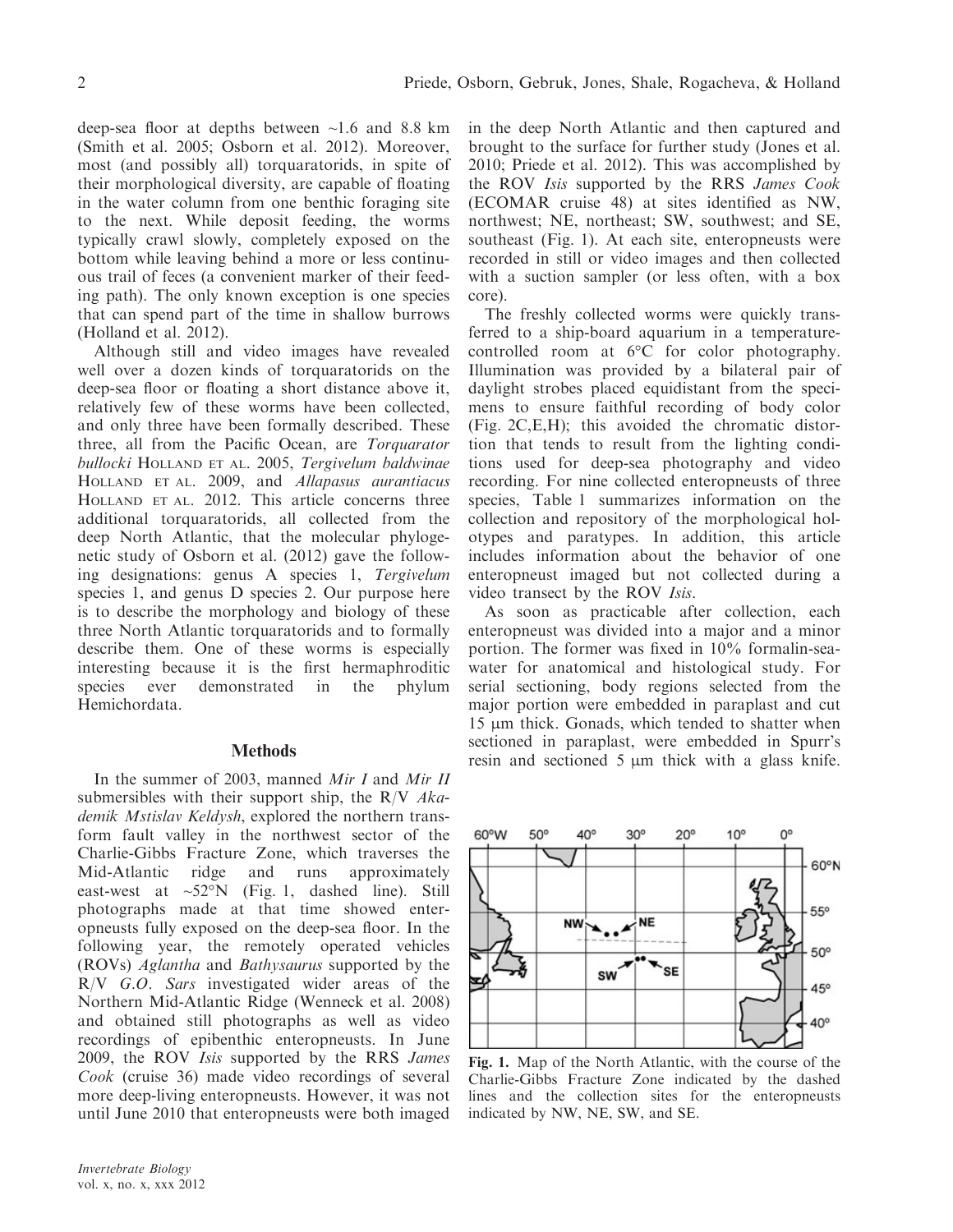

Fig. 2. Type specimens of *Yoda purpurata, Tergivelum cinnabarinum*, and Allapasus isidis. A. Holotype of *Y. purpurata* on the sea floor, in dorsal view. Scale bar=2 cm. B. Paratype 1 of Y. purpurata on the sea floor, in dorsal view; lateral lips and nuchal protuberances indicated, respectively, by arrowheads and asterisks, and the bracket shows the extent of the hepatic intestine. Scale bar=2 cm. C. Dorsal view of anterior end of paratype 3 of Y. *purpurata* fresh in chilled seawater after capture. Nuchal protuberances, posterior dorsal ridge, and genital wings are indicated, respectively, by arrowheads, single arrow, and tandem arrows. Scale bar=1 cm. D. Paratype 1 of T. *cinnabarinum* on bottom, in dorsal view. Scale bar=2 cm. E. Ventral view of anterior half of holotype of T. cinnabarinum fresh in chilled seawater after capture. Scale bar=2 cm. F. Holotype of A. isidis  $\sim$ 1 m above bottom, in dorsal view; a commensal/parasite (probably a leech) which was lost during collection is indicated by arrow. Scale bar=1 cm. G. Holotype of A. isidis photographed  $\sim$ 0.5 m above the bottom, in right-side view. Scale bar=1 cm. H. Dorsal view of anterior fourth of holotype of A. isidis fresh in chilled seawater after capture. Scale bar=1 cm.

Both the paraplast and Spurr sections were stained in 0.1% aqueous azure A.

The minor portion of each worm was transferred into 90% ethanol for later molecular analysis. DNA was extracted from ethanol-fixed material, amplified,

sequenced, and analyzed as described by Osborn et al. (2012). The binomials of three North Atlantic enteropneusts described here are placed in the context of the phylogenetic analysis of Osborn et al. (2012), which was based on unlinked but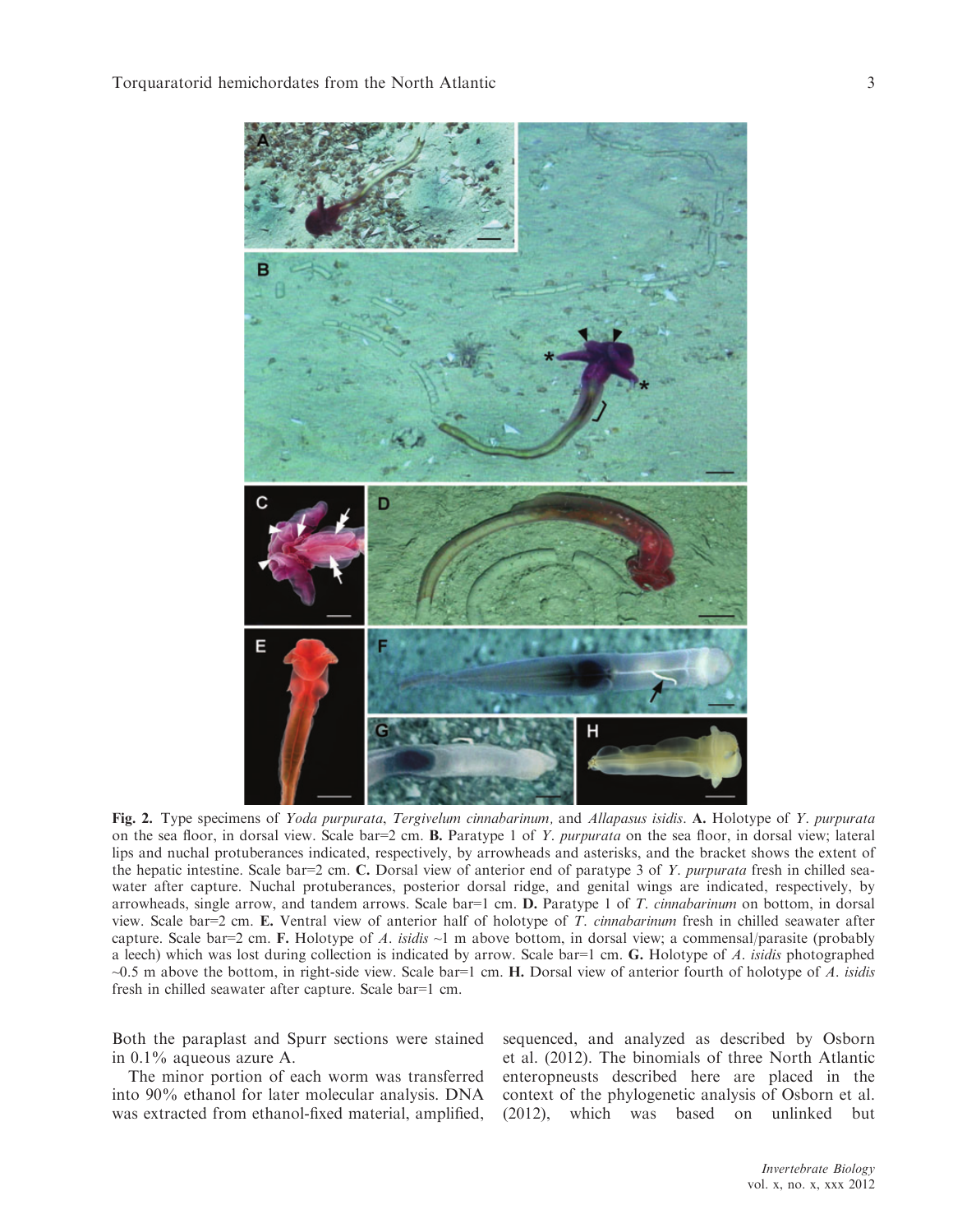| Genus and<br>species (sex)    | Date         | Area/station/dive <sup>a</sup> | Longitude/latitude | Depth<br>(m) | Color<br>figures | Living<br>length | Repository <sup>b</sup> |
|-------------------------------|--------------|--------------------------------|--------------------|--------------|------------------|------------------|-------------------------|
|                               |              |                                |                    |              |                  | (cm)             |                         |
| Yoda purpurata                |              |                                |                    |              |                  |                  |                         |
| Holotype<br>(hermaphrodite)   | 22 June 2010 | SW/43/174                      | 48.73°N/28.65°W    | 2622         | 2A               | 12               | <b>NHMUK 2011.7</b>     |
| Paratype 1 (not<br>sectioned) | 28 June 2010 | SE/54/179                      | 49.98°N/27.83°W    | 2759         | 2B               | 19               | <b>NHMUK 2011.8</b>     |
| Paratype 2 (not<br>sectioned) | 19 June 2010 | SW/36/171                      | 48.73°N/28.67°W    | 2502         |                  | 13               | <b>NHMUK 2011.6</b>     |
| Paratype 3<br>(hermaphrodite) | 19 June 2010 | SW/36/171                      | 48.73°N/28.67°W    | 2503         | 2C               | 15               | <b>NHMUK 2011.5</b>     |
| Tergivelum cinnabarinum       |              |                                |                    |              |                  |                  |                         |
| Holotype (male)               | 7 June 2010  | NW/17/163                      | 53.99°N/36.19°W    | 2493         | 2E               | 12               | <b>NHMUK 2011.2</b>     |
| Paratype 1<br>(female)        | 8 June 2010  | NE/24/165                      | 54.02°N/34.15°W    | 2490         | 2D               | 20               | <b>NHMUK 2011.3</b>     |
| Paratype 2<br>(male)          | 12 June 2010 | NE/28/168                      | 54.02°N/34.18°W    | 2427         |                  | 26               | <b>NHMUK 2011.4</b>     |
| Paratype 3 (not<br>sectioned) | 6 June 2010  | NW/16/162                      | 53.99°N/36.19°W    | 2493         | $(1i)^c$         | 11               | <b>NHMUK 2011.1</b>     |
| Allapasus isidis              |              |                                |                    |              |                  |                  |                         |
| Holotype (male)               | 22 June 2010 | SW/43/174                      | 48.73°N/28.65°W    | 2622         | $2F-H$           | 13               | <b>NHMUK 2011.9</b>     |

Table 1. Collection and repository data for holotypes and paratypes of Yoda purpurata n. gen., n. sp., Tergivelum cinnabarinum n. sp., and Allapasus isidis n. sp.

<sup>a</sup>Area in Fig. 1; RRS *James Cook* stations (Cruise 48) and ROV *Isis* dive numbers from Jones et al. (2010).

Natural History Museum London, UK, Lower Invertebrates Curation Group.

<sup>c</sup>Figure 1i is in Osborn et al. (2012).

concatenated complete 18S and partial 16S nucleotide sequences of hemichordates and outgroup echinoderms. The consensus tree was established by a 90% majority rule from Bayesian analysis (50 million generations).

#### **Results**

Systematic accounts Phylum Hemichordata BATESON 1885

Class Enteropneusta GEGENBAUR 1870

Fig. 3. Yoda purpurata n. gen., n. sp. All photos show holotype. A. Drawing of worm in dorsal view; anterior toward right. B. Fixed worm. The fragment at the top shows a dorsal view of the anterior end (toward the left), twisting to a ventral view of the trunk; the bottom fragment shows a ventral view of the anterior (toward the right) twisting to a dorsal view of the trunk. The arrowhead indicates the mouth closed to a narrow slit; the arrow indicates the posterior lip. The levels of the cross sections in C–J are indicated. Scale bar=1 cm. C. Cross section at level of genital wings (arrowhead) and pharynx, which is divided into a dorsal, respiratory region (twin asterisks), and a ventral digestive region (single asterisk); ovaries and testes are associated with the concave surface of the genital wing. Scale bar=1 mm.  $D$ . Testes (arrow) and ovaries (arrowheads) associated with the epithelium covering the genital wing. Scale bar=200 μm. E. Cross section through prehepatic intestine; the dorsal and ventral nerve cords are indicated by the arrowhead and arrow, respectively, and the ventral folds are indicated by asterisks. Scale bar=1 mm. F. Unstained enlargement of E. Intestinal epithelial cells (top) lack intrinsic pigmentation. Scale bar=100 μm. G. Cross section through hepatic intestine. Dorsal and ventral nerve cords are indicated by the arrowhead and arrow, respectively, and the ventral folds are indicated by asterisks. Scale bar=2 mm. H. Unstained enlargement of G showing intestinal epithelial cells (top) crowded with dark brown granules. Scale bar=100  $\mu$ m. I. Gut contents in hepatic intestine. Scale bar=50  $\mu$ m. J. Cross section through posthepatic intestine. Dorsal and ventral nerve cords are indicated by the arrowhead and arrow, respectively, and ventral folds are indicated by asterisks. Scale bar=1 mm. Adr, anterior dorsal ridge; an, anus; co, collar; dnc, dorsal nerve cord; gw, genital wing (overlying pharyngeal region of trunk); hi, hepatic intestine; lli, lateral lip; lvf, lateroventral fold; np, nuchal protuberance; pdr, posterior dorsal ridge; pohi, posthepatic intestine; pr, proboscis; prhi, prehepatic intestine.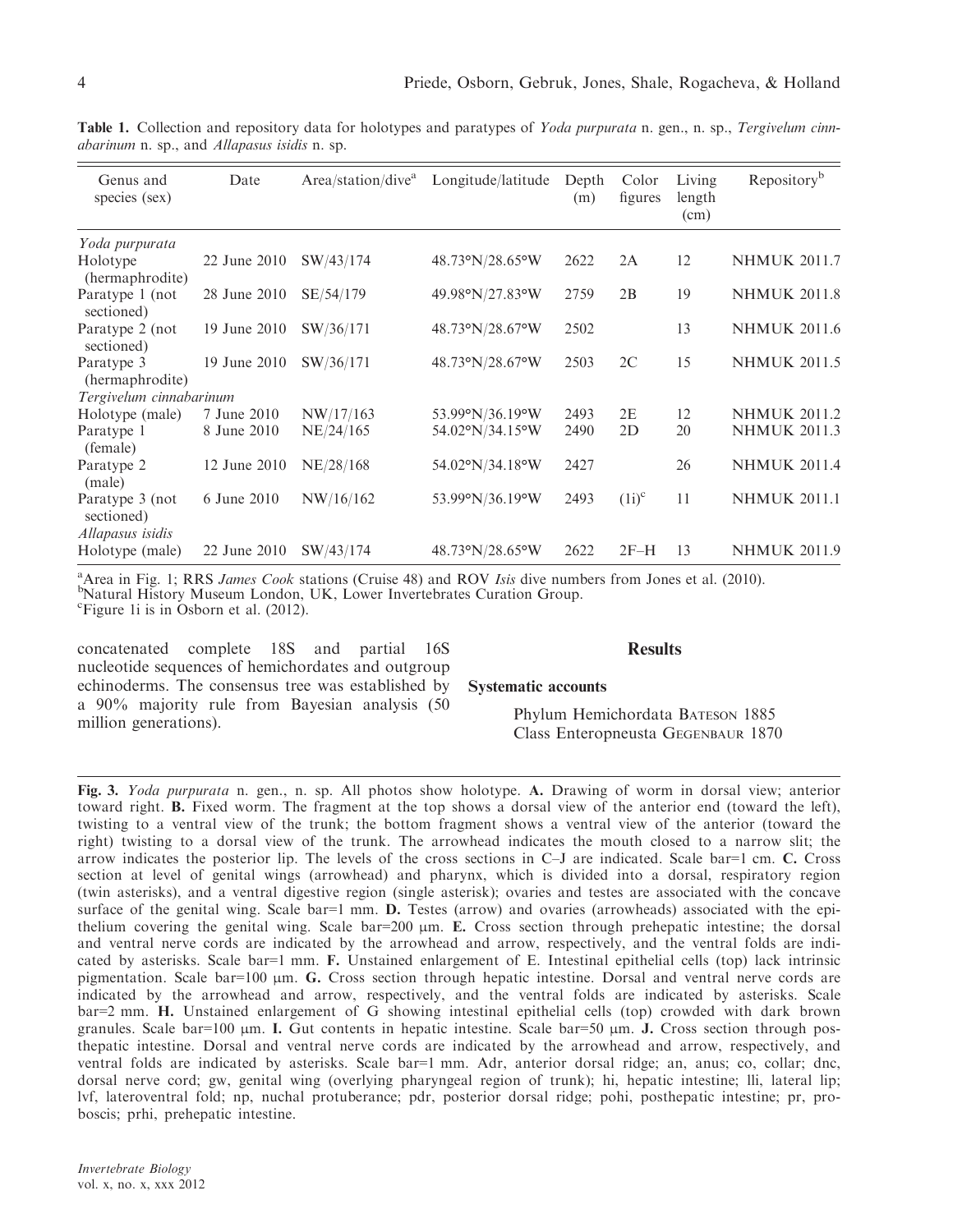

Invertebrate Biology vol. x, no. x, xxx 2012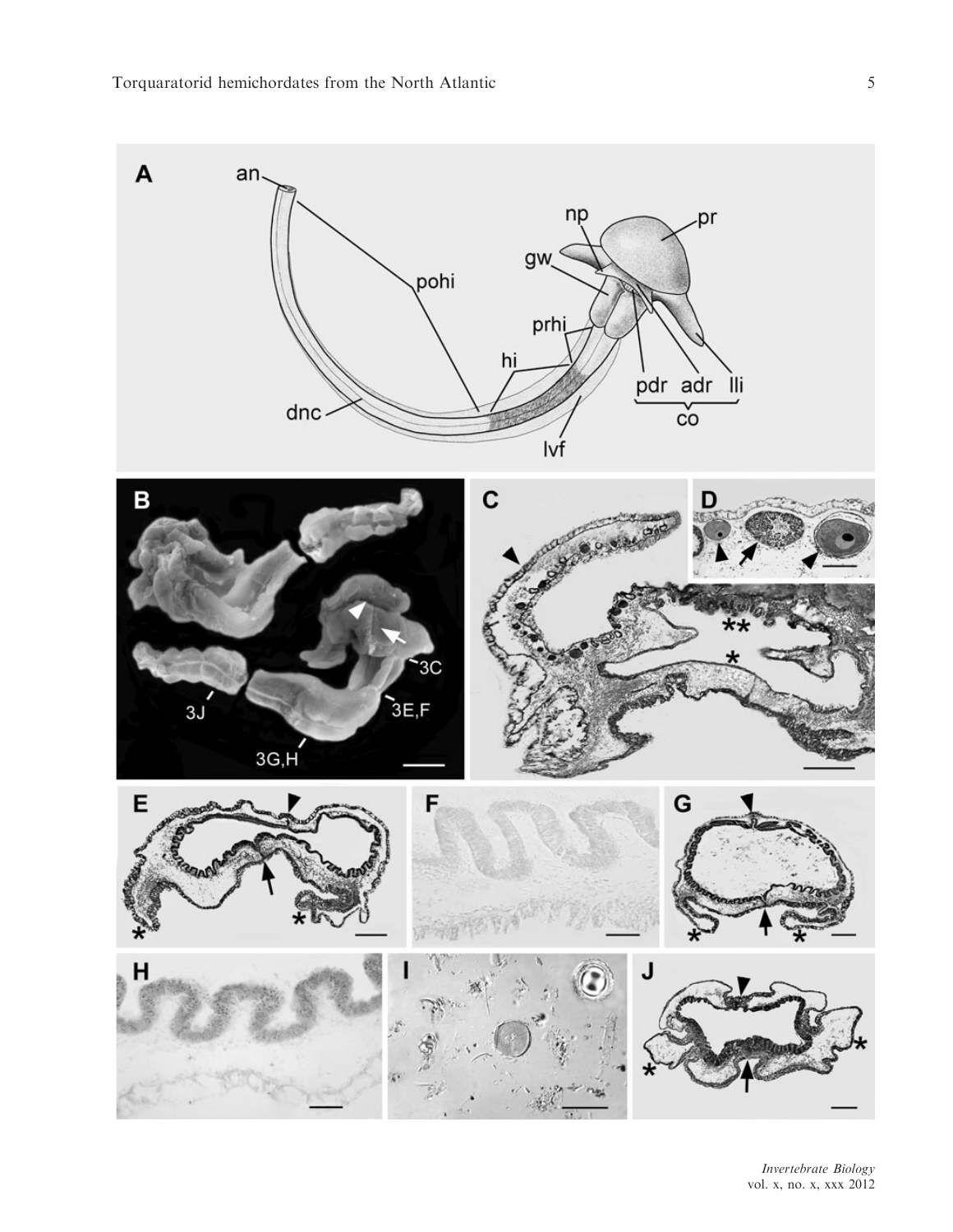### Family Torquaratoridae HOLLAND ET AL. 2005 (re-diagnosed by Osborn et al. 2012) Yoda n. gen.

Diagnosis of genus. Two thirds of the width of the collar is accounted for by a pair of gradually tapering lateral lips, each three times longer than its anterior/posterior dimension basally. A conical nuchal protuberance projects dorsally from the anterior dorsal ridge of the collar on either side of the midline.

Type species. Yoda purpurata n. sp.

Etymology of generic name. Yoda refers to the lateral lips, which are shaped like the ears of Yoda, a character in the Star Wars universe.

# Yoda purpurata n. gen., n. sp.  $(Figs. 2A-C, 3)$

Synonymy. "North-Atlantic form" in Holland et al. (2005). "Rosy acorn worm" in nationalgeographic.com/news/2011/11/pictures/111121. "Genus A, species 1" in Osborn et al. (2012).

Type material. Holotype: RRS James Cook Cruise 048 Station 43, ROV Isis dive 174, 2622 m, 48.73°N, 28.65°W, 22 June 2010, I. G. Priede, formalin-fixed hermaphrodite prepared as serial cross sections. Repository: NHMUK 2011.7. Collection and repository data for paratypes 1–3 are in Table 1. At the time of collection, the holotype and paratypes were browsing completely exposed on the sea floor.

Diagnosis of species. Photographed freshly collected under daylight strobe illumination (Fig. 2C), the proboscis, collar, and genital wings of trunk (pr, co, gw, respectively, in Fig. 3A) are dark reddish purple (fuschia); more posterior trunk tissues are only slightly tinged with purple.

Etymology of specific name. *purpurata* is a Latin adjective meaning purple.

Description, external. The living holotype, as determined from deep-sea video images, was 12 cm long (paratypes 1–3, respectively, were 19, 13, and 15 cm long). As mentioned in the diagnosis, the anterior body regions of the living worm are reddish purple; by contrast, more posteriorly in the trunk, the tissues are only slightly tinged with purple, and the beige gut contents are visible through the thin body wall (Fig. 2A,B), except where the color of the brownish endoderm of the hepatic intestine (Fig. 2B, bracket) predominates.

In situ images of the living worm show the proboscis has the shape of a smooth dome  $\sim$ 2 cm long by 3.5 cm wide. Following capture (Fig. 2C) and fixation (Fig. 3B), the proboscis appears shrunken and wrinkled. As seen in dorsal view, the collar of the living worm is  $\sim 0.5$  cm long by 6 cm wide, and

is made up of the structures diagramed in Fig. 3A (co). Two thirds of the collar width is accounted for by the bilaterally paired, tapering lateral lips (Fig. 2B, asterisks; Fig. 3A, lli). The collar also comprises a posterior dorsal ridge with a very narrow anterior/posterior dimension (Fig. 2C, arrow) and a somewhat wider anterior dorsal ridge that bears a pair of nuchal protuberances (Fig. 2B,C, arrowheads; Fig. 3A, np). On the ventral side of the collar, the mouth of the holotype (Fig. 3B, arrowhead) is closed and somewhat distorted. The ventromedial portion of the collar is the mouth's posterior lip (Fig. 3B, arrow).

The chief components of the trunk are diagramed in Fig. 3A. When the trunk is regarded in dorsal view, the genital wings (Fig. 2C, tandem arrows; Fig. 3A, gw) have an anterior/posterior length of  $\sim$ 2 cm. Genital wings are sheet-like folds of the body wall arising laterally from either side of the pharyngeal region and arching over it dorsally such that their edges meet in the dorsal midline. Posterior to the pharyngeal region, the trunk measures  $\sim$ 14.5 cm long by 0.7 cm wide (discounting the lateroventral folds) and is regionalized into relatively short prehepatic and hepatic intestinal regions, followed by a relatively long posthepatic intestine. Along either side of the postpharyngeal trunk, a lateroventral fold  $\sim 0.7$  cm wide runs along the prehepatic and hepatic intestinal regions; it gradually narrows along the posthepatic intestinal region to a width of only 0.1 cm near the posterior extremity of the trunk, where the anus opens.

Description, internal. The epidermis covering the proboscis (in common with that of the rest of the body) consists of slender support cells and abundant mucous gland cells. The intraepidermal nervous system of the proboscis is ubiquitous, but most conspicuous mid-dorsally along the proboscis stalk. The proboscis coelom is occupied by a diffuse mesh of smooth muscle and connective tissue cells (the pigment granules in these cells retain a red color even after successive exposure to ethanol and xylene). No coelomopores were detected connecting the proboscis coelom with the exterior, but their absence needs to be verified by studying additional specimens. As in other torquaratorid enteropneusts, excepting those in the genus Allapasus (Holland et al. 2012; present study), there is no evidence of the skeleton–heart–kidney–stomochord complex in the proboscis stalk.

In the collar region of the holotype of Y. purpurata, some internal features of the dorsomedial region were disrupted by extensive swelling of epidermal mucous cells during fixation; the copious mucus was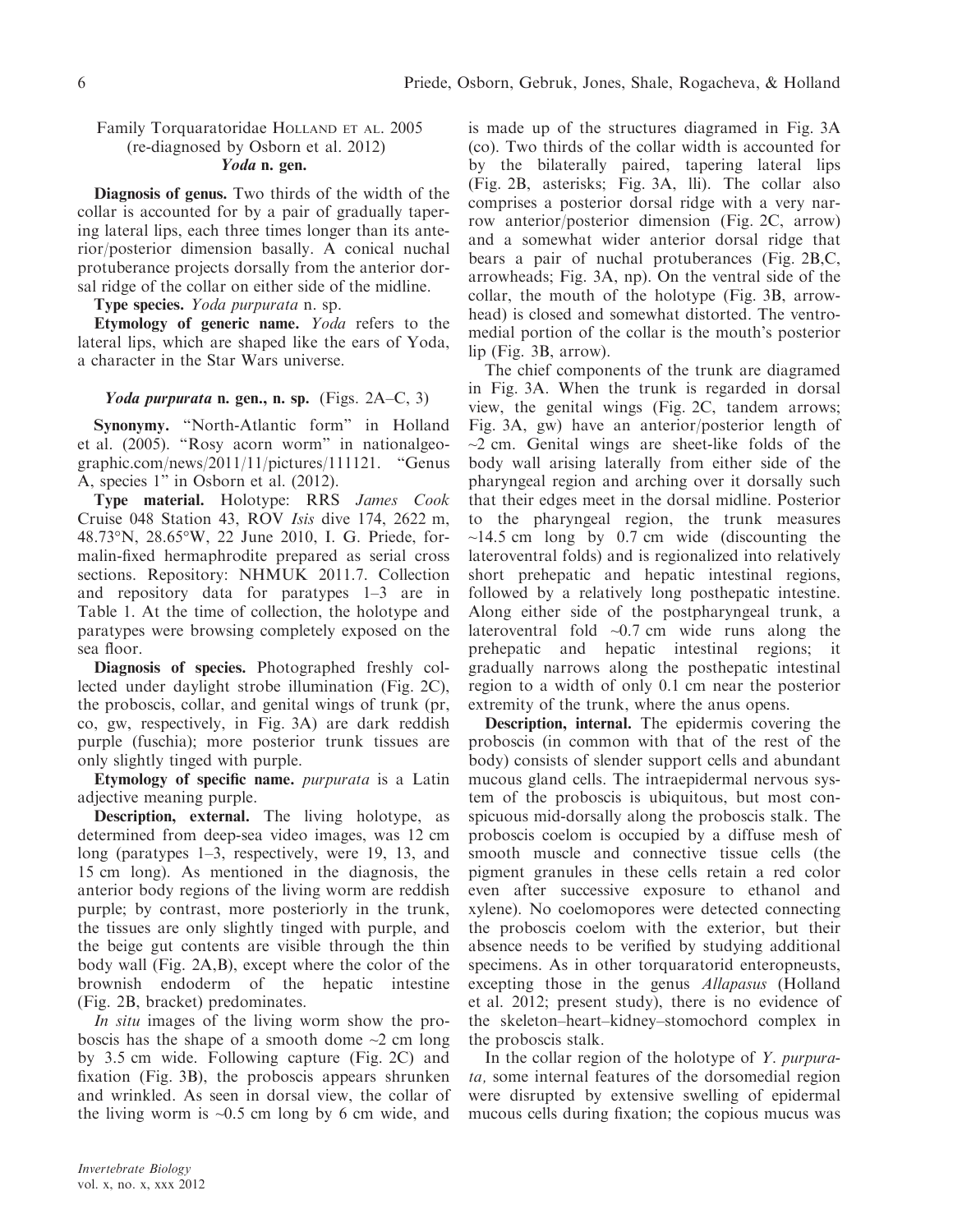also unusually tough, making histological sectioning difficult. Thus, the collar nerve cord and its associated structures cannot be described here. The lips, anterior dorsal ridge with nuchal protuberances, and posterior dorsal ridge of the collar resemble the proboscis in consisting of a mucus cell-rich epithelium enclosing a diffuse meshwork of muscles and connective tissue cells. No coelomopores were found in the collar region, but their absence needs to be established definitively if specimens with better preservation in the dorsal collar region come to hand.

The subdivisions of the trunk, from anterior to posterior, are the gonadal wings (coextensive with the underlying pharynx), prehepatic intestine, hepatic intestine, and posthepatic intestine (Fig. 3A, gw, prhi, hi, and pohi, respectively). The genital wings, which comprise a covering of epidermis over a sparse meshwork of connective tissue and smooth muscle cells, arch over the body, thus hiding the dorsal surface of the pharyngeal region where the gill pores penetrate. The gonads are closely associated with the concave surface of each genital wing (Fig. 3C). Separate ovaries and testes, in roughly even numbers, were found together in both the holotype and paratype 3 of Y. purpurata, the first hermaphrodites ever demonstrated in the phylum Hemichordata. Each ovoid testis (Fig. 3D, arrow) is  $\sim$ 300 μm in average diameter and comprises a peripheral zone of spermatogenic cells surrounding a lumen containing sperm cells. The head of each sperm is approximately spherical with a diameter of 2–3 μm. The ovaries (Fig. 3D, arrowheads) each consist of a thin germinal epithelium surrounding a single primary oocyte with a conspicuous nucleus (germinal vesicle) containing a prominent nucleolus. The oocytes are of various sizes, the largest having a diameter of ~300 μm.

Cross sections of the pharynx show a dorsal branchial zone (Fig. 3C, twin asterisks) incompletely separated from a ventral digestive zone (Fig. 3C, single asterisk) with a relatively smooth lining. The arrangement of the primary and secondary gill bars in the dorsal roof of the branchial zone was disrupted by the swelling of nearby epidermal mucous cells; however, there were no indications that the gill bars were interconnected by synapticles. Because of this disruption, it was not possible to count the gill pores accurately, but they numbered at least several dozen. In the trunk posterior to the genital wing/ pharyngeal subdivision, the digestive tract included no histologically distinct esophagus separating the pharynx from the more posterior intestine.

The prehepatic, hepatic, and posthepatic intestines have much in common structurally. They are accompanied by the dorsal nerve cord, ventral nerve cord, and lateroventral folds (arrowheads, arrows, and asterisks, respectively, in Fig. 3E,G,J) and their lining endoderm is corrugated by  $\sim$ 15 plicae on either side of the midline (each plica runs ventroanteriorly at a 45° angle from the dorsal to the ventral midline). In unstained sections, the endodermal cells lining the prehepatic and posthepatic intestine are almost invisible (Fig. 3F), whereas the cells lining the hepatic intestine are relatively conspicuous (Fig. 3H) due to their content of numerous dark brown granules  $\sim$ 1  $\mu$ m in diameter. The hepatic intestine of Y. purpurata, in contrast to that of some other enteropneusts, lacks sacculations. Most of the gut contents of the holotype evidently spilled out when the worm broke apart during collection. However, the lumen of the hepatic intestine contained some flocculent material plus a scattering of skeletal remains of sponges, diatoms, and foraminifera, in addition to some unidentified cysts (Fig. 3I).

Behavior. The browsing path of Y. *purpurata*, as traced by its fecal trail, meanders irregularly over the deep-sea floor (Fig. 2B). In video recordings showing collection of the worms, the ventral side of the body appeared strongly adherent to the substratum, possibly due the secretion of exceptionally sticky mucus.

> Genus Tergivelum HOLLAND ET AL. 2009 Type species Tergivelum baldwinae HOLLAND ET AL. 2009

Tergivelum cinnabarinum n. sp. (Figs. 2D,E, 4) Synonymy. "Second North-Atlantic form" in Holland et al. (2005). "Tergivelum species 1" in Osborn et al. (2012).

Type material. Holotype: RRS James Cook Cruise 048 Station 17, ROV Isis dive 163, 2493 m, 53.98° N, 36.20°W, 7 June 2010, I. G. Priede, formalin-fixed male prepared as serial cross sections. Repository: NHMUK 2011.2. Collection and repository data for paratypes 1–3 are in Table 1. At time of collection, the holotype and paratypes were browsing completely exposed on the sea floor; all specimens were imaged at depth with back veils, but these were evidently lost during collection.

Diagnosis of species. Photographed freshly collected under daylight strobe illumination (Fig. 2E), proboscis and collar are the color of cinnabar (=vermilion); more posterior trunk regions pale orange. This body color contrasts with that of morphologically similar congener, Tergivelum baldwinae, in which the anterior body regions are dark brown.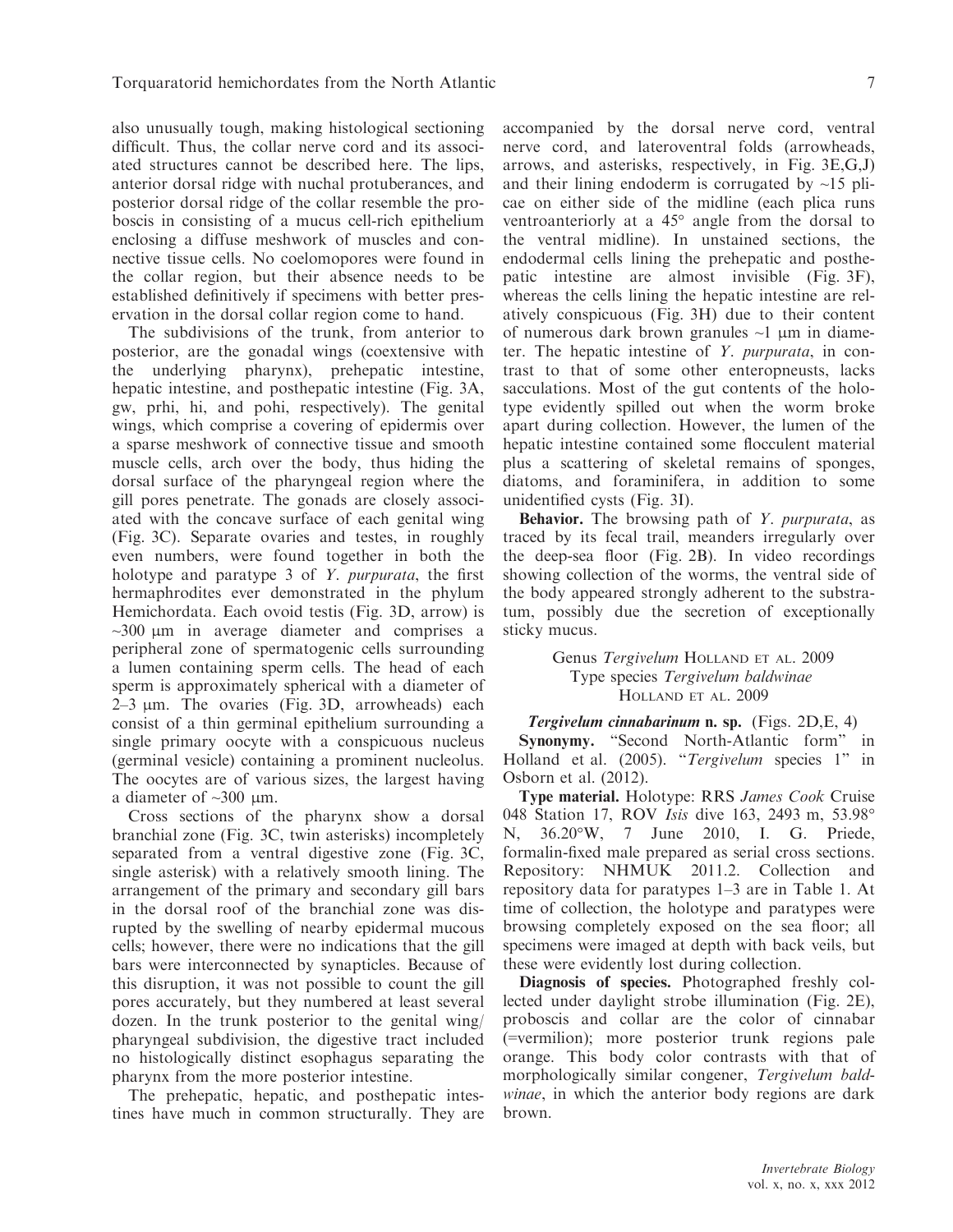

Invertebrate Biology vol. x, no. x, xxx 2012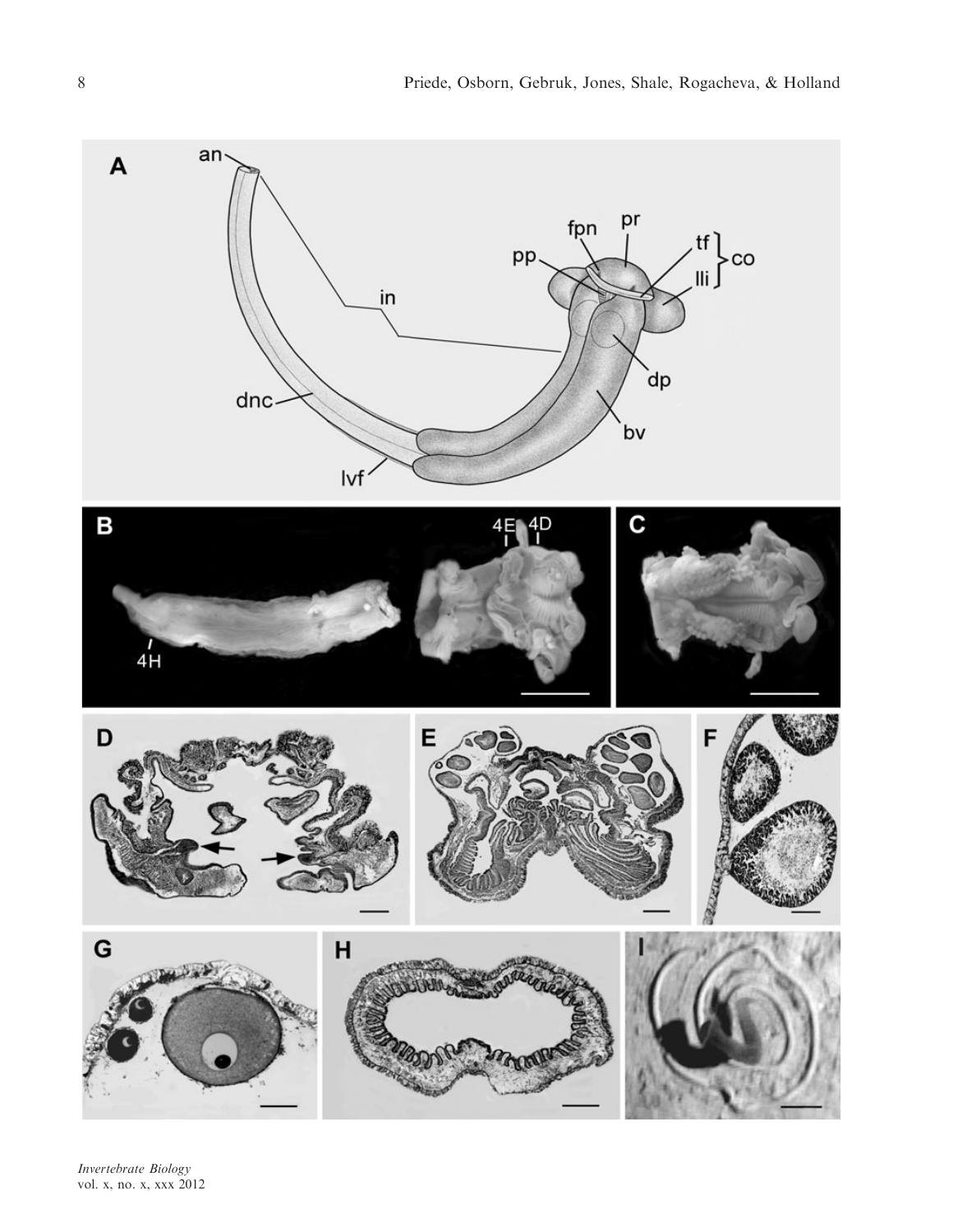Etymology of specific name. Cinnabarinum is the Latin adjective for cinnabar (vermilion).

Description, external. The length of the living holotype, as determined from deep-sea video images, was 12 cm (and paratypes 1–3 were, respectively, 20, 26, and 11 cm long). As mentioned in the diagnosis, the anterior body regions are the color of cinnabar, while the more posterior body is a light orange (with beige gut contents showing through). The relative proportions of the body regions (Figs. 2D, 4A–C), including the back veils, which are diagnostic of the genus, are similar to those of  $T$ . baldwinae (Holland et al. 2009).

Description, internal. The internal anatomy of T. cinnabarinum is very similar to that already described for T. baldwinae by Holland et al. (2009), and only features of special significance will be described here. The conspicuous right and left buccal muscles (Fig. 4D, arrows) on either side of the mouth are diagnostic of the genus Tergivelum. The holotype is a male with numerous testes located in the dorsal protuberances (top right and top left in Fig. 4E). Each testes is ovoid (Fig. 4E,F) and has an average diameter of  $\sim$ 300  $\mu$ m. The germinal epithelium of the testis comprises immature germ cells, while the sperm cells in the lumen have approximately spherical heads with a diameter of  $2-3 \mu m$ . The two paratypes are females with numerous ovaries associated with the epidermis covering the dorsal protuberances (Fig. 4G). Most of the ovaries contain a single primary oocyte characterized by a large nucleus (germinal vesicle) containing a prominent nucleolus. The oocytes are of various sizes, none larger than  $~400~\mu m$  in diameter. There were no gut contents in the lumen of any gut region (e.g., Fig. 4H), presumably due to loss during collection and histological processing.

Behavior. The browsing pattern of T. cinnabarinum, as indicated by its fecal trail, begins as a spiral (as judged from in situ photographs of seven different individuals) that is sometimes continued as a switchback pattern. During one video transect, an evidently undisturbed specimen of T. cinnabarinum (Fig. 4I) was imaged during Isis dive 168. The worm, visible for  $\sim$ 7 s as the ROV passed 2 m above it at 13 cm  $s^{-1}$ , was positioned with its proboscis, collar and most of the trunk almost vertical in the water column, and was evidently just ascending above its browsing site on the sea floor.

> Genus Allapasus HOLLAND ET AL. 2012 Type species Allapasus aurantiacus HOLLAND ET AL. 2012

Allapasus isidis n. sp.  $(Figs. 2F-H, 5)$ 

Synonymy. "Genus D, species 2" in Osborn et al. (2012).

Type material. Holotype: RRS James Cook Cruise 048 Station 43, ROV Isis dive 174, 2622 m, 48.73°N, 28.65°W, 22 June 2010, I. G. Priede, formalinfixed hermaphrodite prepared as serial cross sections. Repository: NHMUK 2011.9. When first observed, the holotype was floating in the water column ~1 m above the bottom. There are no paratypes.

Diagnosis of species. Photographed freshly collected under daylight strobe illumination, the body color is light yellow (Fig. 2H), which contrasts with the light orange color of its congener, A. aurantiacus.

Etymology of specific name. *Isidis* is a genitive form of the Latin noun *Isis* (Salem 1938), the name of the ROV that collected the holotype.

Description, external. The length of the living holotype, as determined from deep-sea video imagery, was 13 cm. As mentioned in the diagnosis, the living color of the body is light yellow (the white body color in Fig. 2F,G is an artifact created by the light sources used during the deep-sea imaging). In the region of the hepatic intestine (Fig. 5A, hi), the dark brown gut wall shows through the body wall (Figs. 2F,G, 5B). The overall body shape is more compact in A. isidis than in A. aurantiacus, the length-to-width ratio of the former being only about half that of the latter. The edges of the lateral wings were in contact with each other mid-dorsally all along the trunk in the undisturbed holotype (Fig. 2F), but spread apart (Fig. 4B, arrow) on the close approach of the ROV.

Fig. 4. Tergivelum cinnabarinum n. sp. B–F and H show holotype. A. Drawing of worm in dorsal view; anterior toward right. B. Fixed holotype in ventral view, with anterior toward the right. The levels of the cross sections in D –H are indicated. Scale bar=1 cm. C. Fixed holotype. Dorsal view of anterior end, with back veils torn away. Scale bar=1 cm. D. Cross section through the buccal cavity showing the conspicuous buccal muscles (arrows). Scale bar=1 mm. E. Cross section through the dorsal protuberances (top right and top left) containing the gonads. Scale bar=1 mm. F. Testes of holotype. Scale bar=200 μm. G. Ovaries of paratype 1. Scale bar=100 μm. H. Cross section near the posterior end of intestine. Scale bar=1 mm. I. Living specimen of T. cinnabarinum (not collected) observed at 2480 m ascending into the water column. Scale bar=3 cm. An, anus; bv, back veil; co, collar; dp, dorsal protuberance; fpn, fossa of proboscis nerve; in, intestine; lli, lateral lip; pp, pharyngeal pores; pr, proboscis; tf, transverse fold.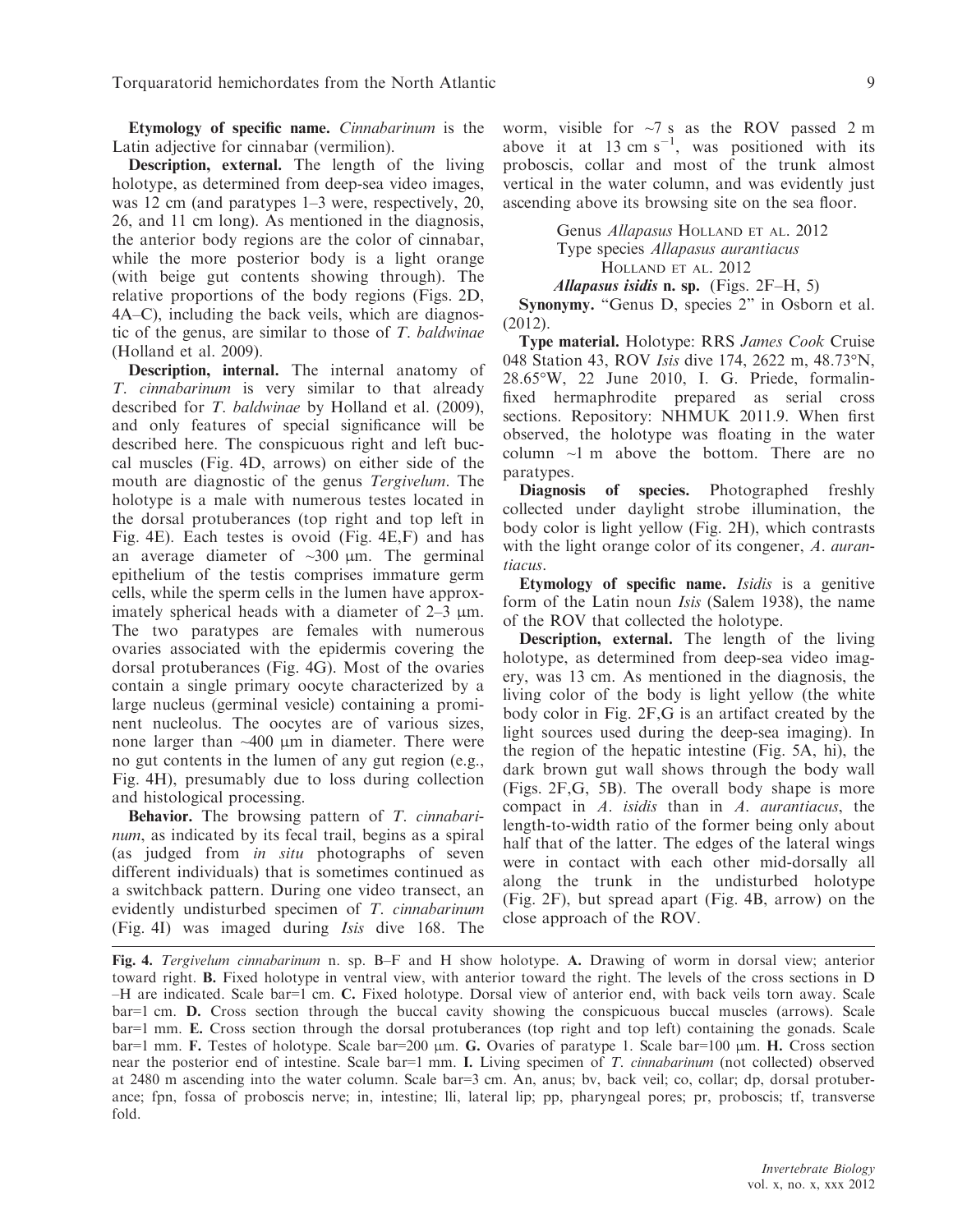

Invertebrate Biology vol. x, no. x, xxx 2012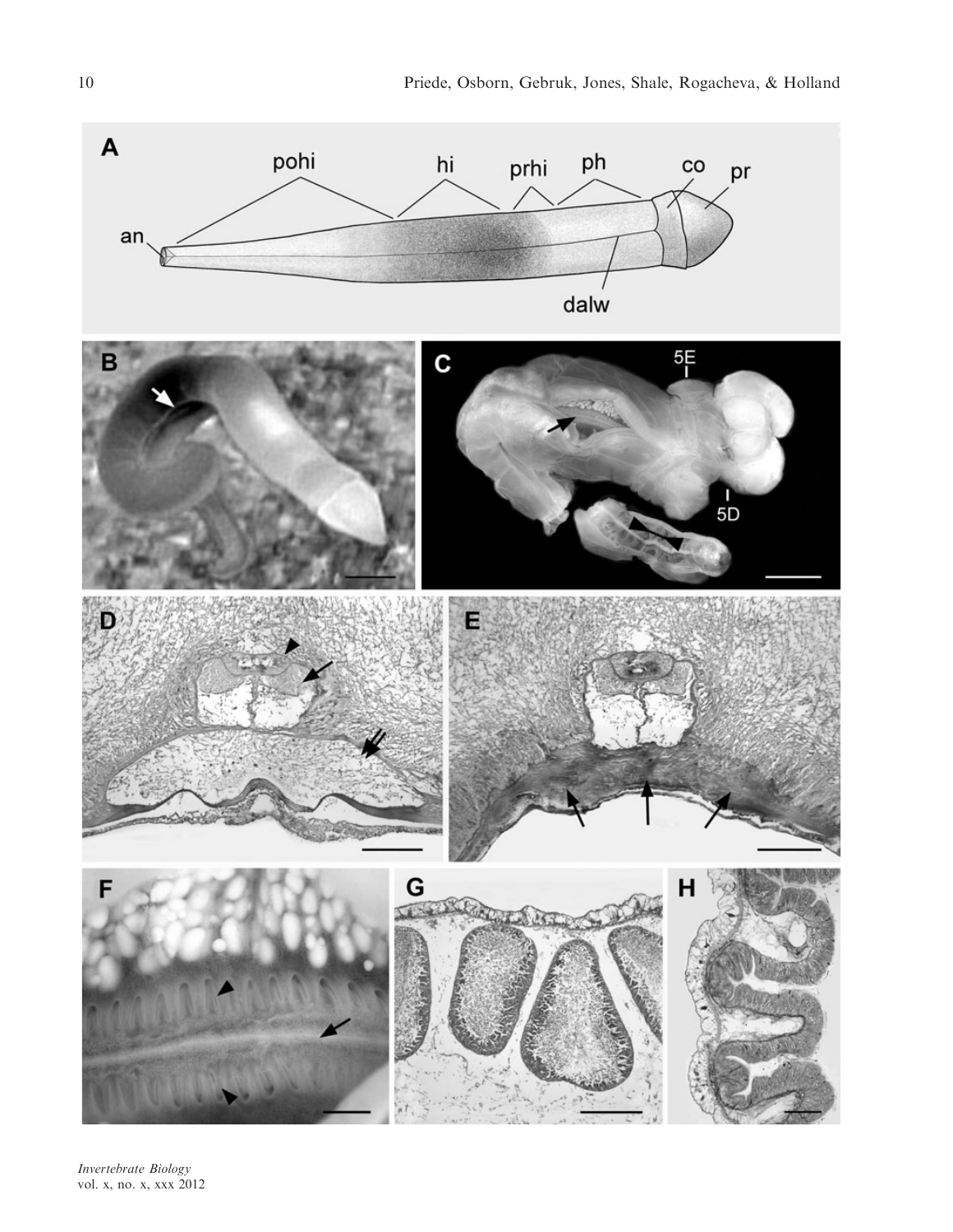Torquaratorid hemichordates from the North Atlantic 11

Description, internal. The internal anatomy of A. isidis is very similar to that already described for A. aurantiacus by Holland et al. (2012), and only features of special interest will be described here. The stomochord (Fig. 5D, twin arrow), which is packed with a mass of vacuolated cells and lacks a detectable lumen, is virtually identical to its appearance in A. aurantiacus (Holland et al. 2012). More posteriorly in the collar, a small, plate-like proboscis skeleton (Fig. 5E, arrows) separates the stomochord from the main course of the digestive tract, again just as in A. aurantiacus (Holland et al. 2012). The dorsal side of the pharyngeal region of the trunk is characterized by a row of gill pores running on either side of the dorsal nerve cord (Fig. 5C,F, arrow). Lateral to the gill pores, hundreds of testes, with diameters up to  $\sim$ 500  $\mu$ m, are visible through the overlying epidermis. Each testis (Fig. 5G) comprises a peripheral zone of immature spermatogenic cells and a central lumen filled with mature sperm. The approximately spherical head of each sperm has a diameter of 2–3 μm. The only known specimen of A. isidis is the male holotype; presumably this species is gonochoric, and female specimens will ultimately be discovered. No histologically specialized esophagus intervenes between the pharynx and intestine. The prehepatic intestine, hepatic intestine (which is sacculate, Fig. 5H), and posthepatic intestine resemble the corresponding intestinal regions in A. aurantiacus. No gut contents were found in the lumen of any part of the digestive tract of the holotype of A. isidis.

Behavior. Because the holotype was not crawling on the bottom when observed at depth, nothing is known about its fecal trail (if it even produces one). Because observations were limited to the holotype, it is also not known if A. isidis can burrow shal-



Fig. 6. Phylogenetic tree showing the relationships of the three species described here to other Torquaratoridae (shaded area of tree) and other enteropneusts previously studied by Osborn et al. (2012). At each branch, the first support value indicates posterior probabilities from the Bayesian analysis and the second bootstrap support from parsimony analysis. Asterisks indicate support values of 1.0 or 100%, respectively.

lowly as has been demonstrated for its congener, A. aurantiacus (Holland et al. 2012).

#### Phylogenetics

The three new species described here are placed within the context of an overall tree of hemichordates in Fig. 6. The three new taxa cluster with previously described species in the family Torquaratoridae. This family, which so far comprises deep-sea species exclusively, is the sister to the Ptychoderidae.

Fig. 5. Allapasus isidis n. sp. A. Drawing of worm in dorsal view; anterior toward right. B. Living worm just above bottom, with the body somewhat twisted by the approach of the ROV. The arrow indicates where the lateral wings on either side of the dorsal midline have pulled apart to reveal the region of the hepatic intestine. Scale bar=1 cm. C. Fixed worm in dorsal view, with anterior at top right; the levels of the cross sections in D and E are indicated. An enlargement of the region where the lateral wings are pulled apart (arrow) is in F. A broken fragment comprising the hepatic intestine is at bottom center; the line between the arrowheads is the orientation of the section in H. Scale bar=1 cm. D. Cross section through the collar showing the dorsal nerve cord (arrowhead), perihaemal coelom with muscles (single arrow), and stomochord (twin arrow). Scale bar=200 μm. E. Cross section through the collar at the level where the proboscis skeleton (arrows) separates the stomochord (beneath the plane of this section) from the rest of the digestive tract. The skeleton shown here is a composite of the skeleton in three successive cross sections. Scale bar=200  $\mu$ m. F. Enlargement of the arrowed region in C; the testes are visible at top through translucent ectoderm, and the gill pores (arrowheads) run on either side of dorsal nerve cord (arrow). Scale bar=1 mm. G. Cross section of testes beneath the ectoderm (at top). Scale bar=200 μm. H. Hepatic intestine in parasagittal section (corresponding to the line between the arrowheads in C); intestinal lumen at right, ectoderm at left. Scale bar=200 μm. An, anus; co, collar; dalw, dorsal apposition of the lateral wings; hi, hepatic intestine region; ph, pharyngeal region; pohi, posthepatic intestine region; pr, proboscis; prhi, prehepatic intestine region.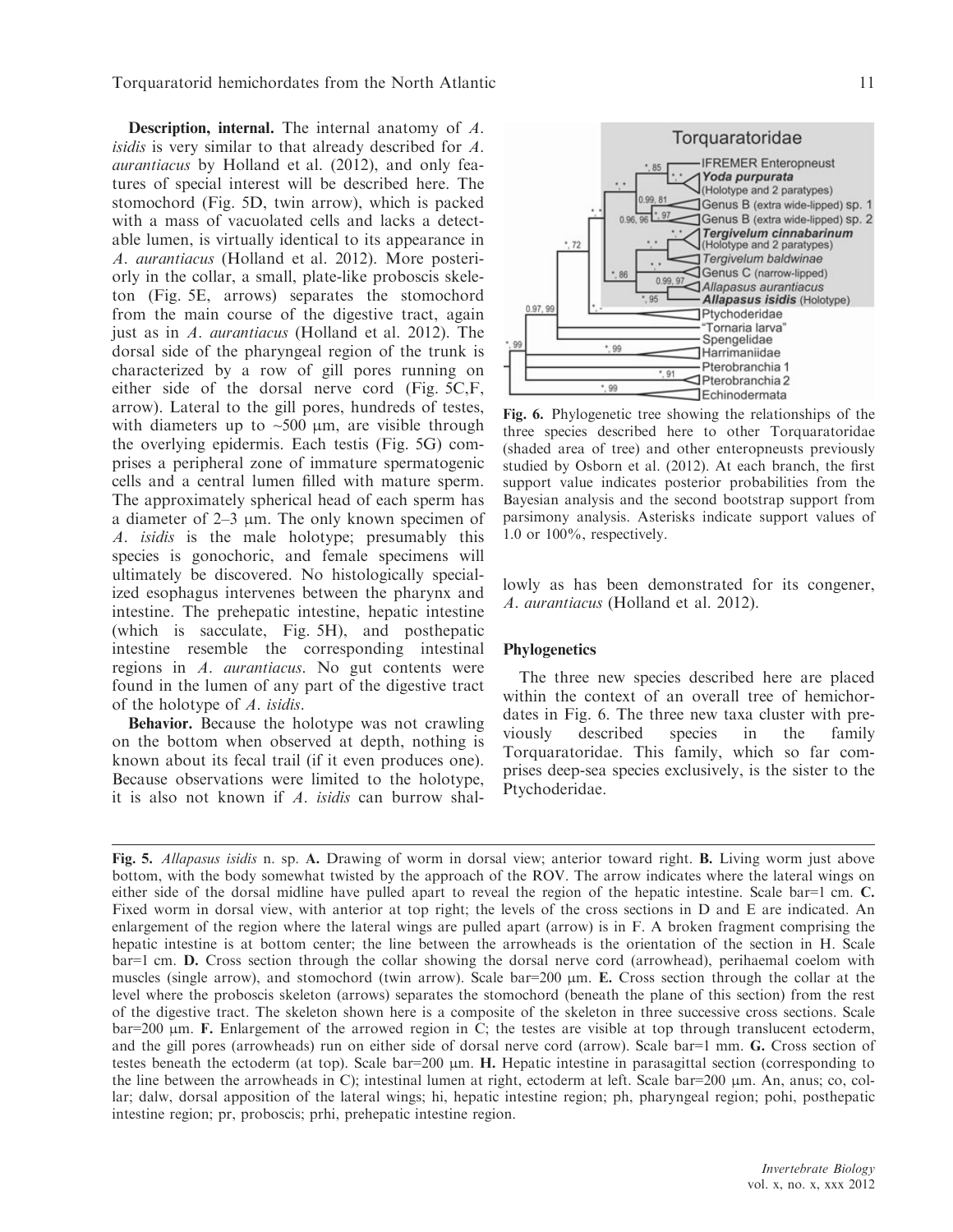## **Discussion**

The three new species described here bring to six the number of described species in the family Torquaratoridae, although that number can be expected to increase substantially in the near future. First, several species already characterized by their rDNA sequences (i.e., the unnamed species in Fig. 6) are being described morphologically; second, additional specimens have been collected (our unpubl. data from the Russian Arctic and Gulf of California) and are awaiting both molecular and morphological analysis; and third, no torquaratorid has yet been collected from anywhere in the South Atlantic, South Pacific, or Indian Oceans, although many have been imaged at depth in those regions (e.g., table 1 in Smith et al. 2005; Anderson et al. 2011). Thus, it is possible that the family Torquaratoridae, in spite of its relative inaccessibility, will eventually outstrip all the other enteropneust families in number of described species.

The present description of three additional torquaratorid species has provided insights into what influences their foraging patterns. Presumably, these patterns are influenced in part by local environmental conditions and in part by taxon-specific behaviors. Smith et al. (2005) and Anderson et al. (2011) stressed environmental influences. For example, it is reasonable to propose that worms on a nutrient-rich patch of sediment would browse in a pattern (e.g., a spiral) tending keep them there as long as possible. Even so, the results of this study indicate that taxon specificity may be more influential than previously suspected. For example, specimens of Yoda purpurata in the North Atlantic (present study) and its likely congeners (yet to be described) in the Pacific (Thiel 1979; Anderson et al. 2011) browse in an irregular, meandering path. In contrast, specimens of T. cinnabarinum in the North Atlantic (present study), T. baldwinae in the East Pacific (Holland et al. 2009), and their undescribed congeners in the West Pacific and Indian Oceans (table 1 in Smith et al. 2005; Anderson et al. 2011) begin browsing along a spiral path that not infrequently transitions into a switchback pattern. It is likely that a worm in the genus Tergivelum is enabled to steer a precise course by its highly developed bilateral proboscis nerves and buccal muscles, whereas a worm in the genus Yoda, with its more rudimentary neuromuscular development, simply cannot sense its environment acutely enough nor control its movements precisely enough to travel in a spiral or tight switchback pattern. It will be interesting to see how descriptions of additional torquaratorids will clarify the relationship between morphological structure and detailed foraging behavior.

Although more torquaratorid species are being described, little is yet known about their natural history. For instance, browsing epibenthically would seem to expose the worms to predation, but there is at present no definite information on whether they might be protected chemically or physically (e.g., by a thick coat of clear mucus). Another key question is how the worms alternate between epibenthic crawling and floating in the water column. The ascent from the bottom (Fig. 4I) involves jettisoning of gut content ballast (Smith et al. 2005), elevating the anterior portion of the body, and perhaps production of a mucus coating or parachute (Holland et al. 2009; Osborn et al. 2012). Nothing definite is known about the mechanics of the descent back down to the sea floor. The process could well be passive in the sense that a floating worm may simply settle to the bottom when the ambient current slows down. On the other hand, more active possibilities could include expulsion of buoyant body or gut fluid, shedding of an external mucus envelope, or muscle-driven postural changes. However, because the musculature of torquaratorids is only weakly developed, it is very unlikely that descent involves active swimming of the sort known for one shallow water enteropneust (Urata et al. 2012).

Within a given torquaratorid species, individual worms presumably interact, but such interactions have yet to be observed directly. Presumably such interactions would be between individuals on the sea floor, because the chances that they could ever get together while floating appear vanishingly small. Torquaratorids studied to date are characterized by low population densities, as might be predicted for browsers on energy-poor deep-sea deposits. For example, the highest density found during a 15-year study of T. baldwinae was two worms per 1000  $m<sup>2</sup>$ (Smith et al. 2005), and the highest density ever recorded (for a mixture of Australian torquaratorid species) was 29 worms per  $1000 \text{ m}^2$  (Anderson et al. 2011). The low density of torquaratorids presumably affects their reproductive biology. It is very unlikely that torquaratorids spawn at a long distance from one another while in their usual widely dispersed state. Instead, it is much more probable that sexually mature worms associate with one another, in pairs, as demonstrated for a deepliving echinoid by Young et al. (1992), or even more gregariously in reproductive hot spots (in the terminology of Drazen et al. 2003). In most torquaratorids studied so far, the sexes are separate, and it is likely that a male/female pair forms before the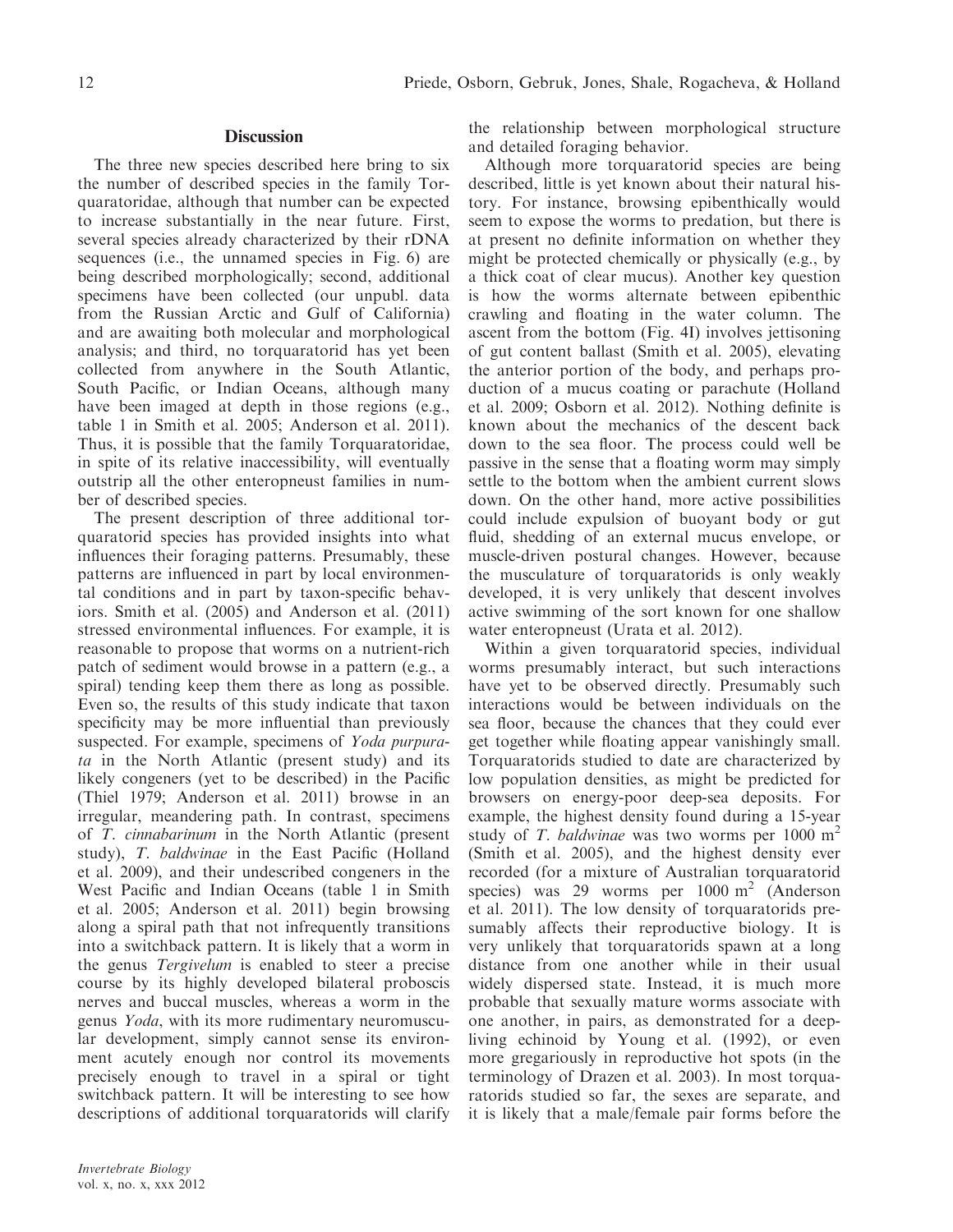gametes are emitted. Nothing in the structure of the worms described to date suggests that elaborate copulation takes place, although it is quite possible that the male and female shed their gametes within a common cocoon of mucus to facilitate fertilization.

In deep-sea benthic environments (aside from vents and seeps), animal populations are typically diffusely distributed. Under such conditions, hermaphroditism tends to be common to increase the probability of finding a suitable mate. Surprisingly, however, prior to the present study, this mode of reproduction was unknown in any member of the family Torquaratoridae—and, in fact, was unknown for the entire phylum Hemichordata. Here, we have shown that *Y. purpurata* is hermaphroditic, a feature that certainly must ameliorate the problem of rare encounters between individuals in the deep sea. With the description of additional torquaratorid species (especially in the genus Yoda), it will be interesting to determine the frequency of hermaphroditism within the family. Additional collections of torquaratorids may also help clarify the function of the peculiar externalized ovaries previously described for A. aurantiacus (Holland et al. 2012). Although this study includes the congeneric A. isidis, the only known specimen is a male and sheds no further light on this problem.

Acknowledgments. We are indebted to the personnel of the Mir submersibles, R/V Akademik Mstislav Keldysh, R/V G. O. Sars, and RRS James Cook for their indispensable help. We also thank Linda Holland for her criticisms, Greg Rouse for his assistance with photography, and Odd Aksel Bergstad for coordinating the MAR-ECO study of the Northern Mid-Atlantic. This work was funded in part by the Alfred P. Sloan Foundation (Census of Marine Life) and grant NE/C512961/1 from the UK Natural Environment Research Council to the ECOMAR consortium.

#### **References**

- Anderson TJ, Przeslawski R, & Tran M 2011. Distribution, abundance and trail characteristics of acorn worms at Australian continental margins. Deep-Sea Res. II 58: 970–978.
- Bateson W 1885. Note on the later stages in the development of Balanoglossus kowalevskii (Agassiz), and on the affinities of the Enteropneusta. Proc. R. Soc. Lond. B 38: 23–30.
- Cannon JT, Rychel AL, Eccleston H, Halanych KM, & Swalla BJ 2009. Molecular phylogeny of hemichordates, with updated status of deep-sea enteropneusts. Mol. Phylogenet. Evol. 52: 17–24.
- Drazen JC, Goffredi SK, Schlining B, & Stakes DS 2003. Aggregations of egg-brooding deep-sea fish and cephalopods on the Gorda Escarpment: a reproductive hot spot. Biol. Bull. 205: 1–7.
- Gee H 1996. Before the Backbone. Chapman & Hall, London. 347 pp.
- Gegenbaur C 1870. Grundzüge der vergleichenden Anatomie, Zweite Auflage. Engelmann, Leipzig. 892 pp., 319 Holzschnitte.
- Hall BK 2005. Betrayed by Balanoglossus: William Bateson's rejection of evolutionary embryology as the basis for understanding evolution. J. Exp. Zool. B 304:  $1 - 17$ .
- Holland ND, Clague DA, Gordon DP, Gebruk A, Pawson DL, & Vecchione M 2005. "Lophenteropneust" hypothesis refuted by collection and photos of new deep-sea hemichordates. Nature 434: 374–376.
- Holland ND, Jones WJ, Elena J, Ruhl H A, & Smith KL 2009. A new deep-sea species of epibenthic acorn worm (Hemichordata, Enteropneusta). Zoosystema 31: 333–346.
- Holland ND, Kuhnz LA, & Osborn KJ 2012. Morphology of a new deep-sea acorn worm (Class Enteropneusta, Phylum Hemichordata): a part-time demersal drifter with externalized ovaries. J. Morphol. 273: 661–671.
- Jones D, Alt C, Gebruk A, Rogacheva A, & Gooday A 2010. ROV video transects. In: RSS James Cook Cruise 048. ECOMAR Ecosystem of the Mid-Atlantic Ridge at the Sub-Polar Front and Charlie Gibbs Fracture Zone. Priede IG & Bagley PM, eds., pp. 65 –80. Oceanlab, University of Aberdeen, Aberdeen, UK.
- Lowe CJ 2008. Molecular genetic insights into deuterostome evolution from the direct-developing hemichordate Saccoglossus kowalevskii. Philos. Trans. R. Soc. Lond. B 363: 1569–1578.
- Newell GE 1952. The homology of the stomochord of the Enteropneusta. J. Zool. 121: 741–746.
- Osborn KJ, Kuhnz LA, Priede IG, Urata M, Gebruk AV, & Holland ND 2012. Diversification of acorn worms (Hemichordata, Enteropneusta) revealed in the deep sea. Proc. R. Soc. Lond. B 279: 1646–1654.
- Priede IG, Billett DSM, Brierley AS, Hoelzel AR, Inall M, & Miller P 2012. The ECO-MAR (Ecosystem of the Mid-Atlantic Ridge at the Sub-polar Frond and Charlie Gibbs Fracture Zone) project and description of the benthic sampling programme 2007–2010. Mar. Biol. Res., in press.
- Salem MS 1938. Ennius and the "Isiaci coniectores." J. Roman Stud. 28: 56–59.
- Smith KL, Holland ND, & Ruhl HA 2005. Enteropneust production of spiral fecal trails on the deep-sea floor observed with time-lapse photography. Deep-Sea Res. I 52: 1228–1240.
- Spengel JW 1893. Die Enteropneusten des Golfes von Neapel und der angrenzenden Meeres-Abschnitte. Monographie 18. Friedländer, Berlin. 758 pp. + Pl. I–XXVII.